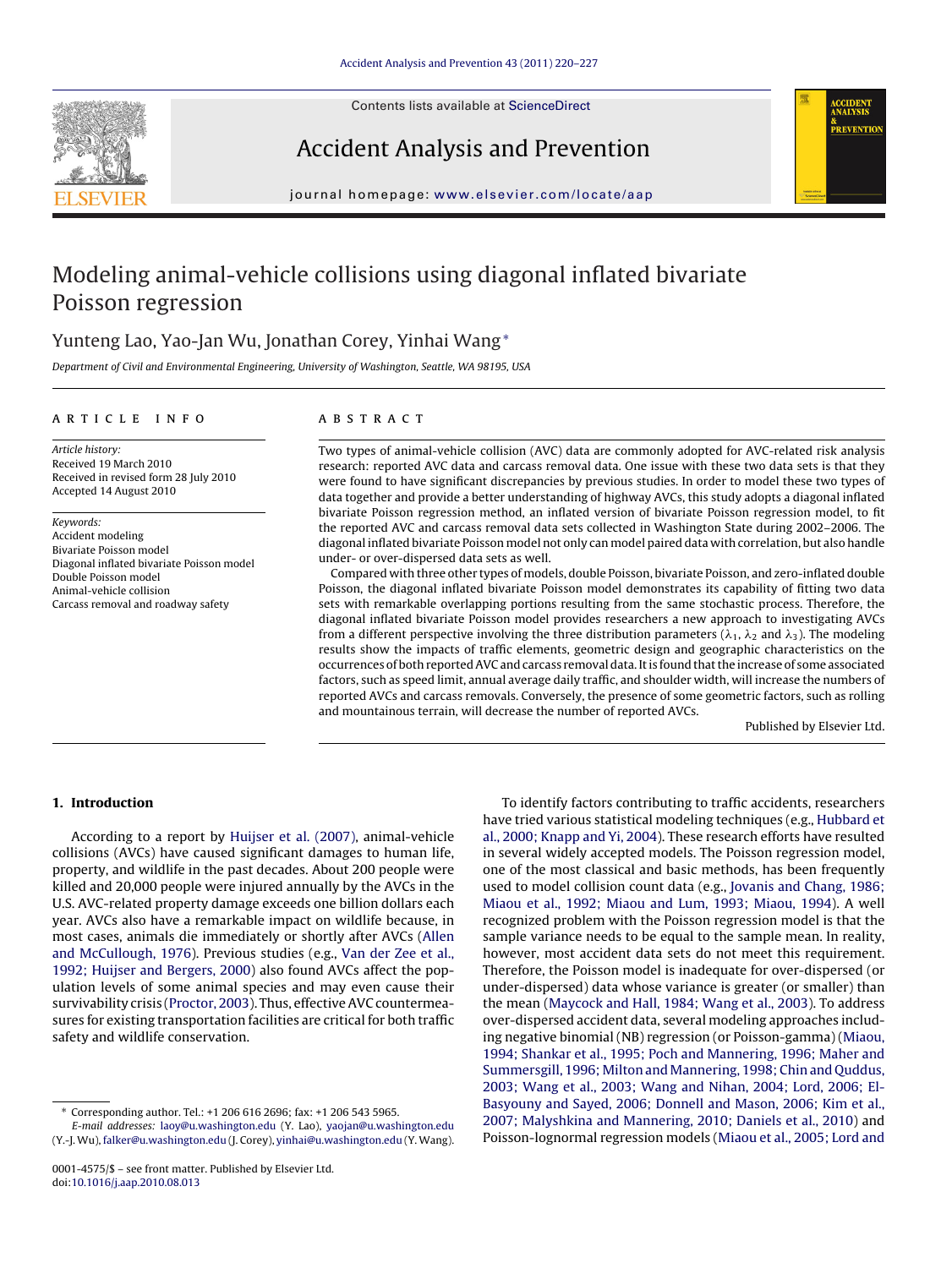<span id="page-1-0"></span>[Miranda-Moreno, 2008; Aguero-Valverde and Jovanis, 2008\)](#page-7-0) have been developed and widely applied.

Collision data can also occasionally be under-dispersed. Underdispersion can be caused by data sets having a very low sample mean due to the many zeros in the data set ([Oh et al., 2006\).](#page-7-0) In this situation, a Gamma regression model ([Winkelmann and](#page-7-0) [Zimmermann, 1995; Oh et al., 2006\)](#page-7-0) can be used to deal with this issue. Subsequently, the Conway–Maxwell–Poisson (COM–Poisson) based models is introduced for handling either over- or under-dispersed count data [\(Shmueli et al., 2005; Kadane](#page-7-0) [et al., 2006; Lord et al., 2008\).](#page-7-0)

Another issue in modeling collision data is the phenomena of an apparent excess of zeros. In this situation, zero-inflated models, such as zero-inflated Poisson and zero-inflated NB, have been used for modeling such collision data sets ([Shankar et al., 1997; Garber](#page-7-0) [and Wu, 2001; Lee and Mannering, 2002; Kumara and Chin, 2003;](#page-7-0) [Miaou and Lord, 2003; Rodriguez et al., 2003; Shankar et al., 2003;](#page-7-0) [Noland and Quddus, 2004; Qin et al., 2004; Lord et al., 2005a,b\).](#page-7-0) However, [Lord et al. \(2005a,b\)](#page-7-0) and [Warton \(2005\)](#page-7-0) have argued that considerable caution should be exercised when applying zeroinflated models to crash data because a true two-state process may not exist. Recently, several innovative accident models, including random parameter models, finite-mixture/Markov switching models, neural networks, Bayesian neural networks, and support vector machines, have been used in accident analysis research. A comprehensive review of the accident models mentioned above can be found in the paper by [Lord and Mannering \(2010\).](#page-7-0)

Most of the regression models described above are univariate Poisson- (or gamma-) based models designed for modeling general count problems. These univariate models are capable of estimating only one distribution parameter and would be limited in modeling multivariate issues. Thus, most previous AVC studies only adopted univariate models that separately considered the two types of AVC data: reported AVC data [\(Hubbard et al., 2000; Malo et al., 2004;](#page-6-0) [Seiler, 2005\)](#page-6-0) and carcass removal data ([Reilley and Green, 1974;](#page-7-0) [Allen and McCullough, 1976; Knapp and Yi, 2004\).](#page-7-0)

According to a survey conducted among the Washington State DOT (WSDOT) carcass removal professionals, a carcass found on road is likely an animal hit by a vehicle ([Lao et al., 2010\).](#page-6-0) Thus, these two sets of data should overlap to a large extent. However, previous studies [\(Romin and Bissonette, 1996; Knapp et al., 2007; Huijser](#page-7-0) [et al., 2007\)](#page-7-0) found that these two datasets are significantly different. This implies that not all animals involved in AVCs died on the road, not all animal carcasses were removed and reported by transportation agencies, and/or not all AVCs were properly reported and recorded.

In order to model the two datasets simultaneously, a new approach that can consider the two data sets in one modeling process is needed. However, most count models do not allow modeling two datasets simultaneously except that a data merging process is implemented beforehand [\(Lao et al., 2010\).](#page-6-0) Recently, multivariate Poisson regression models ([Miaou and Song, 2005; Ma and](#page-7-0) [Kockelman, 2006; Park and Lord, 2007\),](#page-7-0) multivariate zero-inflated Poisson regression models ([Li et al., 1999\),](#page-7-0) or multivariate Poissonlognormal regression models [\(Karim and Tarek, 2009\)](#page-6-0) have been used for modeling different but correlated count data sets. As a special case of multivariate Poisson regression models, bivariate Poisson regression model can be used for paired count data sets. However, bivariate Poisson and other multivariate Poisson regression models cannot handle over- or under-dispersed count data. In order to concurrently utilize the reported AVC data and carcass removal data even when they are dispersed, a diagonal inflated bivariate Poisson regression model ([Karlis and Ntzoufras, 2005\)](#page-6-0) is developed and applied to AVC modeling in this research.

The remaining parts of this paper are organized as follows. The next section details the bivariate Poisson model, the diago-



**Fig. 1.** Relationship between the reported AVC and CR data sets.

nal inflated bivariate Poisson model, and the estimation approach for these models. This is followed by the data description and the model estimation using 5-years (2002–2006) of AVC data collected from 10 study routes in Washington State. The diagonal inflated bivariate Poisson model is also compared with three other models, double Poisson, bivariate Poisson, and zero-inflated double Poisson. Then, the model results are interpreted and discussed. Finally, conclusions and recommendations are provided at the end of this paper.

#### **2. Methodology**

The bivariate Poisson model and its diagonal inflated version, diagonal inflated bivariate Poisson regression model, have been used in the analysis of health care and sports data [\(Karlis and](#page-6-0) [Ntzoufras, 2005\).](#page-6-0) The diagonal inflated bivariate Poisson regression model is chosen in this study for two reasons. First, both the bivariate Poisson and diagonal inflated bivariate Poisson models are appropriate for modeling paired count data with correlation. The two data sets for AVC analysis, reported AVC data and carcass removal data, are different but should be correlated. Second, the diagonal inflated bivariate Poisson regression model is capable of handling both over- and under-dispersed data ([Karlis and](#page-6-0) [Ntzoufras, 2005\).](#page-6-0)

#### 2.1. Bivariate Poisson regression model

Fig. 1 shows the relationships between two types of data, the reported AVC data (left circle) and the carcass removal data (right circle) typically collected by transportation agencies. There are three regions of interest:  $Z_1$ ,  $Z_2$ , and  $Z_3$ .  $Z_1$  represents the AVC reports with no corresponding carcass removal data.  $Z_2$  represents the carcass removal data with no counterparts in the reported AVC data. The records contained in both the reported AVC data and the carcass removal data are represented by  $Z_3$ . This area is the overlapping portion of the two data sets.

Let us assume that the count data sets  $Z_1, Z_2$ , and  $Z_3$  follow independent Poisson distributions with parameters (means)  $\lambda_1$ ,  $\lambda_2$ , and  $\lambda_3$ , respectively. Then the reported AVC data set  $X = Z_1 + Z_3$  and the carcass removal data set  $Y = Z_2 + Z_3$  follow a bivariate Poisson distribution ( $\lambda_1$ ,  $\lambda_2$ ,  $\lambda_3$ ), with a joint probability mass function defined as ([Karlis and Ntzoufras, 2005\):](#page-6-0)

$$
f_{BP}(x, y | \lambda_1, \lambda_2, \lambda_3)
$$
  
=  $e^{-(\lambda_1 + \lambda_2 + \lambda_3)} \frac{\lambda_1^x}{x!} \frac{\lambda_2^y}{y!} \sum_{i=0}^{\min(x, y)} {x \choose i} {y \choose i} i! \left(\frac{\lambda_3}{\lambda_1 \lambda_2}\right)$  (1)

where  $x$  and  $y$  are the values that  $X$  and  $Y$  take on. The bivariate Poisson distribution is appropriate for modeling two random variables with positive dependence, which is the case for the reported AVC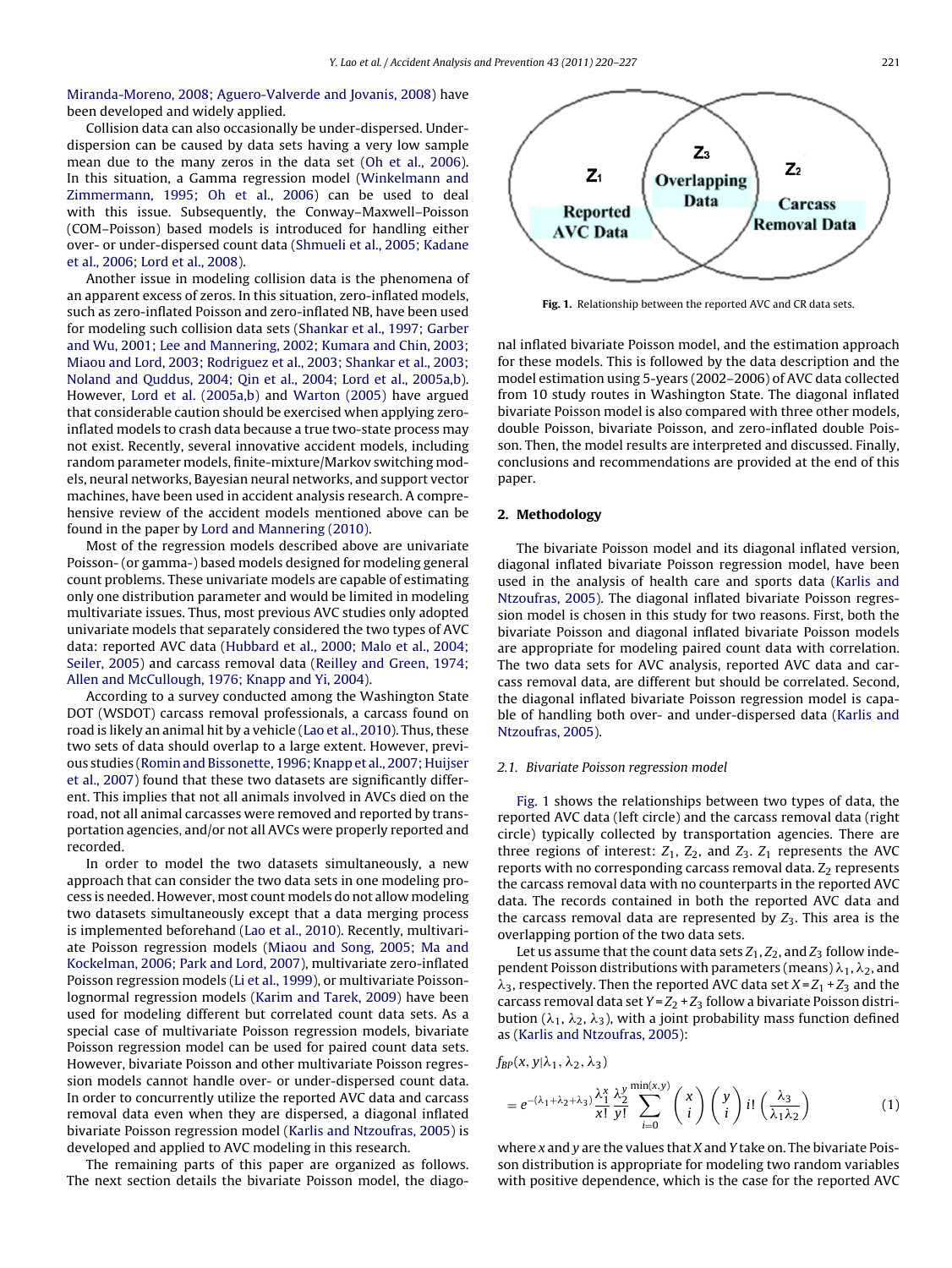and carcass removal data sets. Its marginal distributions of X and Y follow Poisson distributions with  $E(X) = \lambda_1 + \lambda_3$  and  $E(Y) = \lambda_2 + \lambda_3$ , respectively. Moreover, COV(X, Y) =  $\lambda_3$ , and hence  $\lambda_3$  is a measure of dependence between the reported AVC data set and the carcass removal data set.

In the bivariate Poisson model,  $\lambda_k$  with  $k$ =1, 2, and 3 can be related to various explanatory variables using the classical exponential link functions. Therefore, the bivariate Poisson regression model can take the following form:

$$
(X_i, Y_i) \sim BP(\lambda_{1i}, \lambda_{2i}, \lambda_{3i})
$$
  

$$
\ln(\lambda_{ki}) = \omega_{ki}^T \beta_k
$$
 (2)

where  $i = 1, \ldots, n$ , is the roadway segment number,  $\omega_{ki}$  is the vector of explanatory variables for roadway segment *i*,  $\beta_k$  is the corresponding coefficient vector for  $Z_k$ . In this study, the roadway segments are separated by consistent geometric factors. It should be noted that the double Poisson model is a special case of the bivariate Poisson model when  $\lambda_3$  = 0.

#### 2.2. Diagonal inflated bivariate Poisson regression model

A major disadvantage of the bivariate Poisson model is that its marginal distributions cannot handle over- or under-dispersed data since its marginal distributions are Poisson distributions that require the mean and the variance to be equal ([Karlis and Ntzoufras,](#page-6-0) [2005\).](#page-6-0) The diagonal inflated bivariate Poisson model proposed by [Karlis and Ntzoufras \(2005\)](#page-6-0) can be used to fix this problem. This model uses a more general form developed on the basis of zeroinflated models and the probabilities of the diagonal elements are inflated in the probability table. The diagonal inflated bivariate Poisson model can be defined on the basis of the bivariate Poisson regression model as follows:

$$
f_{IBP}(x, y) = \begin{cases} (1 - p_m) f_{BP}(x, y | \lambda_1, \lambda_2, \lambda_3), & x \neq y \\ (1 - p_m) f_{BP}(x, y | \lambda_1, \lambda_2, \lambda_3) + p_m f_D(x | \theta, J), & x = y \end{cases}
$$
(3)

where  $p_m$  is the mixing Proportion.  $f_D(x | \theta, I)$  is the probability mass function of a discrete distribution  $D(x; \theta)$ .  $D(x; \theta)$  can be a Poisson, geometric, or a simple discrete distribution. That is, the data process has a probability of  $1 - p_m$  to follow a bivariate Poisson distribution and a probability of  $p_m$  to follow  $D(x; \theta)$ . Note that the bivariate Poisson (when  $p_m = 0$ ) and the zero-inflated double Poisson model (when  $\lambda_3$  = 0 and J = 0) are special cases of diagonal inflated model ([Karlis and Ntzoufras, 2005\).](#page-6-0)  $f_D(x | \theta, J)$  can be defined as

$$
f_D(x|\theta, J) = \begin{cases} \theta_x & \text{for } x = 0, 1, \dots, J \\ 0 & \text{for } x \neq 0, 1, \dots, J \end{cases}
$$
 (4)

where  $\sum_{x=0}^{J} \theta_x = 1$ . *J* is a parameter that controls the number in the diagonal cells in the cross-tabulation for the paired datasets considered by the model (cross-tabulation will be introduced in Section 3). If  $J = 0$ , only  $x = y = 0$  contributes to the inflated part  $(f_D(x)))$  $(\theta, I)$ ), then the model in Eq. (3) become a zero-inflated model. If  $J = 1$ , both  $x = y = 0$  and  $x = y = 1$  contributes to the inflated part. In this case, cell (0, 0) and cell (1, 1) of the cross-tabulation are considered in the inflated part.

The marginal distributions of a diagonal inflated bivariate Poisson regression model are mixtures of distributions with one Poisson component. For example, the marginal distribution of X is:

$$
f_{IBP}(x) = (1 - p)f_{P_0}(x|\lambda_1 + \lambda_3) + pf_D(x|\theta)
$$
\n(5)

where  $f_{P_0}(x|\lambda)$  is the Poisson probability mass function with parameter  $\lambda_1$  +  $\lambda_3$ . The marginal distributions of the diagonal inflated bivariate Poisson regression model can model either under- or over-dispersed count data, depending on the definition of  $D(x;$ 

 $\theta$ ). For example, if J=1,  $\lambda_1 + \lambda_3 = 1$  and  $p_m = 0.5$ , the resulting distribution is under-dispersed. While  $J=0$  (the simplest case of zero-inflated models), the resulting distribution is over-dispersed. This implies that the diagonal inflated bivariate Poisson regression model is more flexible than the bivariate Poisson regression model and hence a clearly better choice for modeling the AVC data in this study.

The parameters in most multivariate Poisson or related models are difficult to estimate because of the computational issues involved in their applications ([Karlis and Ntzoufras, 2005; Ma](#page-6-0) [and Kockelman, 2006\).](#page-6-0) However, recent developments in statistical software models and computer hardware have provided several ways to estimate bivariate Poisson models. In this study, an open source statistical analysis package, R ([http://www.r](#page-6-0)project.org/, [2009\),](#page-6-0) was used to estimate the models. The expectation–maximization (EM) approach [\(Dempster et al., 1977;](#page-6-0) [Borman, 2009\) i](#page-6-0)s used for estimating the parameters in the diagonal inflated bivariate Poisson regression model. Details of the EM algorithm can be found in [Karlis \(2003\)](#page-6-0) and [Karlis and Ntzoufras](#page-6-0) [\(2005\).](#page-6-0)

To explore how changes in the variables affect the outcome Poisson distributions with parameters (means)  $\lambda_{k,\text{ }}k$  = 1, 2, and 3, elasticity values are computed to determine the marginal effects of the independent variables in the diagonal inflated bivariate Poisson model. For the roadway segment i,  $\lambda_k$  is denoted as  $\lambda_{ki}$ , and its elasticity  $E_{\omega_{ki,l}}^{\lambda_{ki}}$  is defined as ([Washington et al., 2003\)](#page-7-0)

$$
E^{\lambda_{ki}}_{\omega_{ki,l}} = \frac{\partial \lambda_{ki}}{\partial \omega_{ki,l}} \frac{\omega_{ki,l}}{\lambda_{ki}} = \beta_{k,l} \omega_{ki,l}
$$
(6)

where  $\omega_{ki,l}$  is the *l*th variable in the vector of explanatory variables for roadway segment *i*;  $\beta_{k,l}$  is the corresponding coefficient of the Ith variable for  $Z_k$ . The elasticity in Eq. (6) is applicable only when the explanatory variable  $\omega_{ki,l}$  is continuous. For the indicator variables, a pseudo-elasticity is estimated as an approximate elasticity of the variables. The pseudo-elasticity is defined as [\(Washington et](#page-7-0) [al., 2003\)](#page-7-0)

$$
E_{\omega_{ki,l}}^{\lambda_{ki}} = \frac{Exp(\beta_{k,l}) - 1}{Exp(\beta_{k,l})}
$$
\n(7)

#### **3. Data description**

Ten highways (US2, SR8, US12, SR20, I90, US97, US101, US395, SR525 and SR970) in Washington State were selected as study routes following the recommendation ofWSDOT experts. Five years (2002–2006) of the reported AVC and the carcass removal datasets were analyzed for this research.

[Table 1](#page-3-0) shows all the explanatory variables used in the models. Annual average daily traffic (AADT) is converted into thousands of vehicles, and some variables, such as access control type, terrain type and rural or urban, are binary variables. Three types of animal habitats, while-tailed deer, mule deer and elk, are included in the variables since deer and elk are the main animal types most commonly involved in AVCs in Washington State.

The minimum, maximum, mean, and standard deviation (S.D.) are shown in the last four columns. One can find that both the reported AVC data and the carcass removal data are over-dispersed.

[Table 2](#page-3-0) is a cross-tabulation for the AVC data. Each cell represents the number of roadway segments that have corresponding numbers of AVC records in the reported AVC data and the carcass removal data in the 5-year study period. For example, 63 in the fifth row and the first column (the (0, 4) cell) indicates there are 63 roadway segments with four records in the carcass removal data and zero record in the reported AVC data. From this table, one can find that most roadway segments have zero records in both data sets. That is the (0, 0) cell has the largest number. It is reasonable in that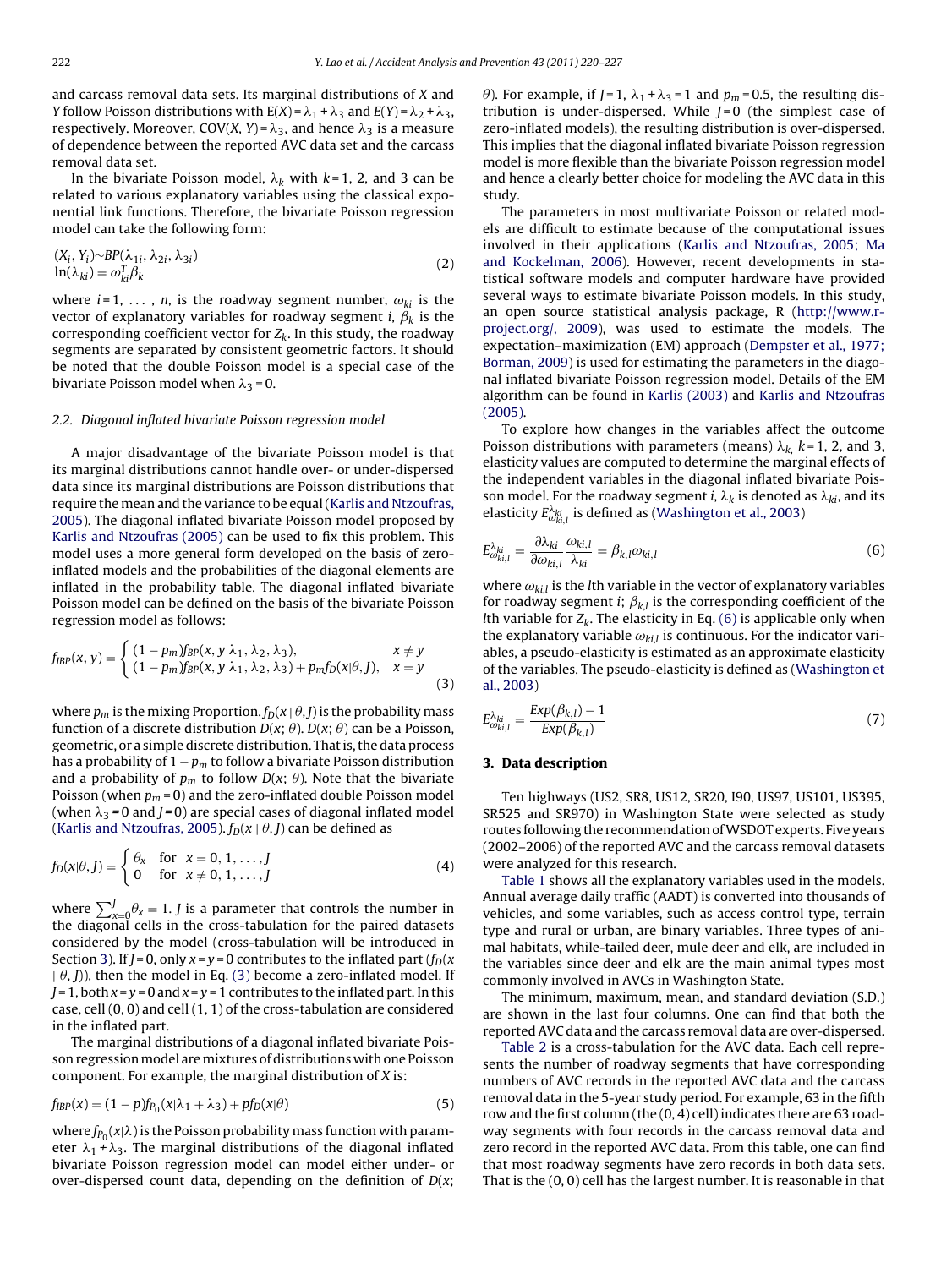<span id="page-3-0"></span>

| Table 1 |  |  |
|---------|--|--|
|         |  |  |

Description of explanatory variables in the models.

|                  | Variable                                         | Minimum        | Maximum | Mean  | S.D.  |
|------------------|--------------------------------------------------|----------------|---------|-------|-------|
| $X^{\mathsf{a}}$ | Number of reported AVCs per segment <sup>c</sup> | 0              | 22      | 0.24  | 0.81  |
| Yb               | Number of carcasses per segment $\epsilon$       | $\Omega$       | 95      | 0.94  | 3.88  |
| z1               | Annual average daily traffic (in thousands)      | 0.31           | 148.8   | 13.85 | 19.76 |
| z2               | Restrictive access control (Yes: 1; No: 0)       |                |         | 0.24  |       |
| z3               | Posted speed limit (mph)                         | 20             | 70      | 52.76 | 10.79 |
| z4               | Truck percentage (%)                             | $\Omega$       | 52.28   | 14.05 | 8.29  |
| z5               | Median width (feet)                              | 0              | 60      | 7.9   | 15.62 |
| z6               | Total number of lanes for both directions        | 1 <sup>d</sup> | 9       | 2.79  | 1.24  |
| z7               | Roadway length (feet)                            | 0.01           | 6.99    | 0.22  | 0.4   |
| z8               | Terrain type (rolling: 1; otherwise: 0)          |                |         | 0.720 |       |
| z <sub>9</sub>   | Terrain type (mountainous: 1; otherwise: 0)      |                |         | 0.096 |       |
| z10              | Lane width (feet)                                | 10             | 20      | 12.5  | 1.88  |
| z11              | Left shoulder width (feet)                       | 0              | 18      | 2.44  | 2.04  |
| z12              | Right shoulder width (feet)                      | O              | 20      | 4.03  | 3.52  |
| z13              | Rural or Urban (urban: 0; rural: 1)              |                |         | 0.758 |       |
| z14              | White-tailed deer habitat (yes: 1; no: 0)        |                |         | 0.31  |       |
| z15              | Mule deer habitat (yes: 1; no: 0)                |                |         | 0.51  |       |
| z16              | Elk habitat (yes: $1$ ; no: 0)                   |                |         | 0.31  |       |

<sup>a</sup> Reported AVC data record.

**b** Carcass removal data record.

Dependent variable.

<sup>d</sup> Six out of 10,475 segments have only one lane.

most segments do not have AVCs observed during the study period. Among segments having at least one record in both the reported AVC and carcass removal data sets, the (1, 1) and (1, 2) cells contain the largest numbers of segments. Similarly, among the records with at least two records in each data set the (2, 2) cell contains the most records. Thus, the diagonal cells, cells  $(0, 0)$ ,  $(1, 1)$ , and  $(2, 2)$ should be expected to play important roles in the data sets.

#### **4. Model estimation**

To compare different models, the model details and evaluation criterion for double Poisson, bivariate Poisson, diagonal inflated bivariate Poisson (DIBP) and zero-inflated double Poisson models are listed in [Table 3. I](#page-4-0)n order to compare the effect of different J values on the diagonal inflated bivariate Poisson model, three models – DIBP0, DIBP1 and DIBP2 – with different J values are also esti-mated. [Table 3](#page-4-0) shows the details about the variables used for  $\lambda_k$ , the value of  $J$  as well as the number of parameters in each model. The insignificant variables were removed from the variables lists. For example, four variables (z5, z10, z14, z15), insignificant for  $\lambda_1$ , were removed from all the six fitted models (noted as "-z5-z10-z14-z15" in [Table 3\).](#page-4-0)

One can see that the bivariate Poisson model has a better fit than the traditional double Poisson model. The diagonal inflated bivariate Poisson and zero-inflated double Poisson models gener-

#### **Table 2**

Cross-tabulation for AVC and CR data.

ally have better fits because they take the zero-inflated portion into account. Overall, the DIBP1 model is considered the best-fitted model because it has the highest  $\rho^2$ , lowest AIC and lowest BIC. In comparison with DIBP1, DIBP2 does not show any improvement in its log-likelihood even when the J value becomes larger. That is because the DIBP2 model cannot benefit from the additional diagonal cell when the number of records in the (2, 2) cell of Table 2 is relatively low. Therefore, the selection of the J parameter should depend on the diagonal cell values in the AVC-carcass removal cross-tabulation as well as goodness-of-fit measures. The mixing proportions  $(p_m)$  in the last column indicate that the data in the diagonal of the AVC cross-tabulation should be over 66%. This result is also consistent with the statistical result in Table 2 where the sum of the diagonal value is about 79% of the total data.

[Table 4](#page-4-0) shows estimated values of  $\theta$  and  $\lambda$  in the diagonal inflated bivariate Poisson models.  $\theta$  values represent the proportion of the corresponding diagonal cells in the mixing proportion data;  $\lambda$  values denote the proportion of the three regions in [Fig. 1.](#page-1-0) All models have  $\theta_0$  > 0.99, indicating that more than 99% of mixing proportion data has zero AVC record and less than 1% of mixing proportion data has at least one AVC record for both data sets. This result is consistent with the statistics in Table 2 where both datasets have large numbers (more than 6698) of zero-accident roadway segments. Note that the value of  $\lambda_3$  represents the average number of overlapped records per road segment. For the DIBP1 results,

|                     |              | Number of reported AVCs |     |    |                |    |          |               | Cumulated record |  |
|---------------------|--------------|-------------------------|-----|----|----------------|----|----------|---------------|------------------|--|
|                     | $\mathbf{0}$ |                         | 2   | 3  | $\overline{4}$ | 5  | 6        | >6            |                  |  |
| Number of carcasses |              |                         |     |    |                |    |          |               |                  |  |
|                     | 6698         | 361                     | 77  | 21 | 10             |    |          | $\mathcal{L}$ | 7174             |  |
|                     | 301          | 67                      | 22  | 10 | 6              |    |          |               | 410              |  |
|                     | 228          | 69                      | 28  | 5  | 6              |    |          | $\Omega$      | 340              |  |
|                     | 81           | 35                      | 9   |    |                |    | $\Omega$ |               | 134              |  |
|                     | 63           | 26                      | 10  |    |                |    |          |               | 108              |  |
|                     | 35           | 17                      | 8   |    |                |    |          | ◠             | 66               |  |
| h                   | 26           | 17                      |     |    |                |    |          |               | 59               |  |
|                     | 15           | 14                      |     | 4  |                |    |          |               | 44               |  |
| 8                   | 17           | $\mathbf{8}$            |     |    |                | 0  | $\Omega$ |               | 38               |  |
| >8                  | 81           | 64                      | 43  | 31 | 22             | 13 | 10       | 16            | 280              |  |
| Cumulated record    | 7545         | 678                     | 218 | 95 | 51             | 25 | 19       | 22            | 8653             |  |
|                     |              |                         |     |    |                |    |          |               |                  |  |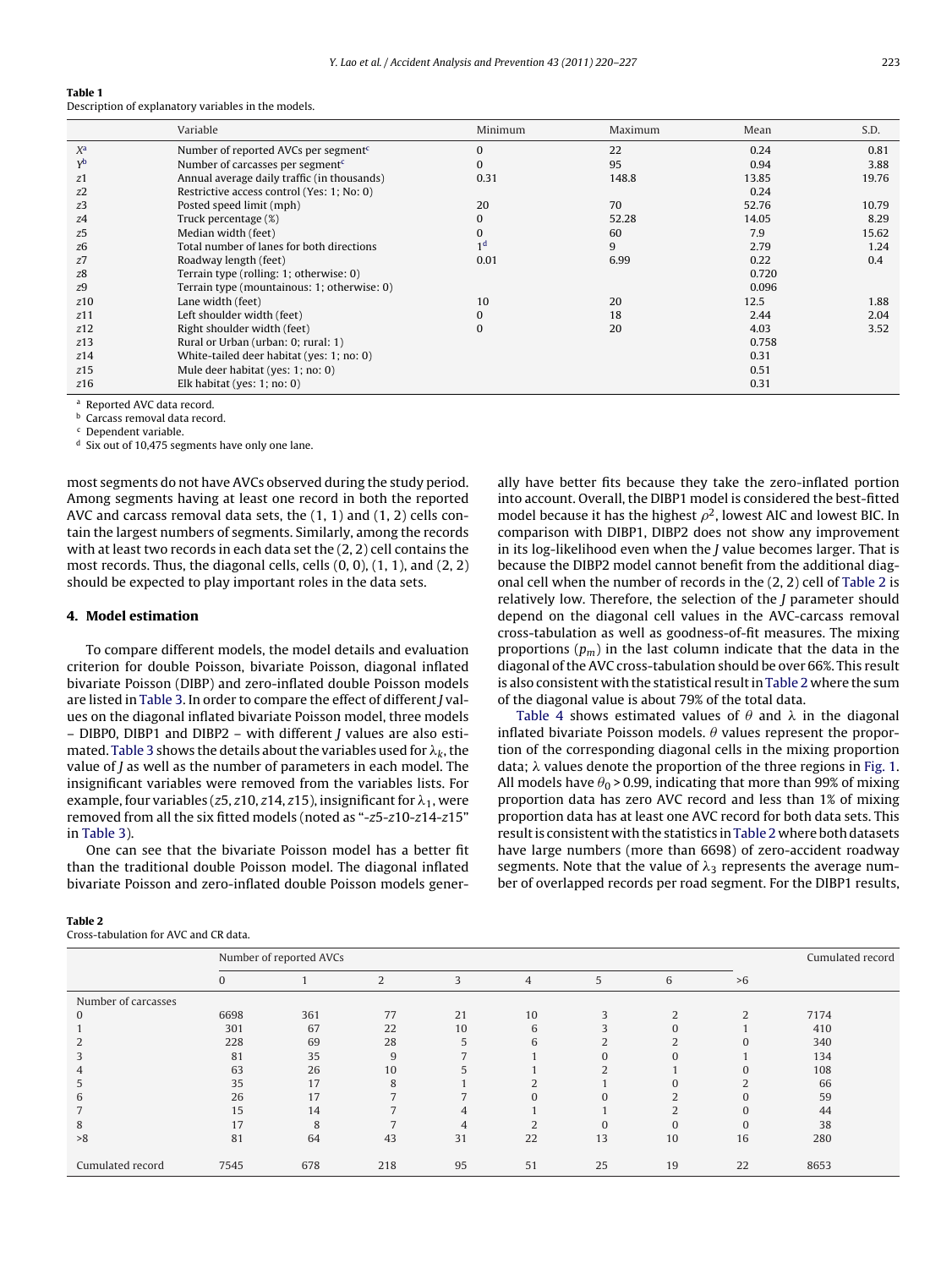<span id="page-4-0"></span>

| Table 3                            |  |  |
|------------------------------------|--|--|
| Details for the six fitted models. |  |  |

|                     | Model details           |                      |                              |                   |      | Evaluation criterion |                |        |            |        |
|---------------------|-------------------------|----------------------|------------------------------|-------------------|------|----------------------|----------------|--------|------------|--------|
|                     | $\lambda_1$             | $\lambda$ 2          | $\lambda$ 3                  |                   | Par. | LL                   | o <sup>Ζ</sup> | AIC    | <b>BIC</b> | $p_m$  |
| <b>DP</b>           | $-25 - 210 - 214 - 215$ | $-z1-z5-z10-z15-z16$ | $-$                          |                   | 25   | $-21.802$            | 0.313          | 43.654 | 43.852     | -      |
| <b>BP</b>           | $-25 - 210 - 214 - 215$ | $-z1-z5-z10-z15-z16$ | $-25 - 26 - 210 - 212 - 215$ | $\qquad \qquad -$ | 37   | $-21.173$            | 0.333          | 42.421 | 42.715     | -      |
| DIBP0               | $-25 - 210 - 214 - 215$ | $-z1-z5-z10-z15-z16$ | $-25 - 26 - 210 - 212 - 215$ | $\Omega$          | 38   | $-17.283$            | 0.456          | 34.642 | 34.944     | 0.6612 |
| DIBP <sub>1</sub> a | $-z5-z10-z14-z15$       | $-z1-z5-z10-z15-z16$ | $-25 - 26 - 210 - 212 - 215$ |                   | 39   | $-17.275$            | 0.456          | 34.628 | 34.938     | 0.6637 |
| DIBP2               | $-z5-z10-z14-z15$       | $-z1-z5-z10-z15-z16$ | $-25 - 26 - 210 - 212 - 215$ |                   | 40   | $-17.275$            | 0.456          | 34.630 | 34.948     | 0.6637 |
| ZIDP                | $-z5-z10-z14-z15$       | $-z1-z5-z10-z15-z16$ | $\overline{\phantom{0}}$     | -                 | 27   | $-17.415$            | 0.451          | 34.884 | 35.099     | 0.6659 |

<sup>a</sup> Best-fitted model; -z5-z10-z14-z15 indicates variables z5, z10, z14, and z15 are removed from the model; (-): the parameter is set zero; LL: log-likelihood; Par.: number of parameters;  $\rho^2$ : log-likelihood ratio index [\(Ben-Akiva and Lerman, 1985\);](#page-6-0) AIC: Akaike's information criterion [\(Akaike, 1974\);](#page-6-0) BIC: Bayesian information criterion [\(Schwarz,](#page-7-0) [1978; Liddle, 2007\);](#page-7-0)  $p_m$ : mixing proportion; DP: double Poisson; BP: bivariate Poisson; DIBP: diagonal inflated bivariate Poisson; ZIDP: zero-inflated double Poisson.

the overlapping percentage in the reported AVC data is about 13%  $(0.0664/(0.0664 + 0.4605))$ .

[Table 5](#page-5-0) shows the coefficient, standard deviation, t-value, and average elasticity values for each explanatory variable for  $\lambda_1$ ,  $\lambda_2$ , and  $\lambda_3$ . All the listed variables are statistically significant at a 5% significance level.

# **5. Model interpretation**

[Table 5](#page-5-0) shows the DIBP1 model results, in which factors contributing to AVCs are identified. The positive values of the coefficients indicate that the increase of each of these explanatory variables increases the probability of AVC occurrences. Conversely, negative values of the corresponding coefficients show that the increases of these explanatory variables lower the probabilities of AVCs. In contrast to regular Poisson accident models, the diagonal inflated bivariate Poisson model contains three dependent variables,  $\lambda_1$ ,  $\lambda_2$  and  $\lambda_3$ .  $\lambda_1$  and  $\lambda_2$  quantify the effects on the reported AVC and the carcass removal portions, respectively, whereas  $\lambda_3$ accounts for the combined effects on the overlapping carcass removal and the reported AVC data sets. The significance and interpretation of the explanatory variables for each dependent variable are discussed below.

Among the traffic elements, three variables are found to significantly contribute to the occurrence of AVCs. The estimated coefficients show that the variable of speed limit is the most significant variable affecting the occurrence of AVCs ( $\lambda_1$ : coef.=0.043,  $t = 30.302, E_1 = 2.327; \lambda_2$ : coef. = 0.06,  $t = 33.129, E_2 = 3.247; \lambda_3$ : coef. = 0.068,  $t$  = 10.298,  $E_3$  = 3.680). The elasticity values here show that a 1% increase in posted speed limit increases the  $\lambda_k$  by 2.327% for  $\lambda_1$ , 3.247% for  $\lambda_2$ , and 3.680% for  $\lambda_3$ . Higher speed limits tend to increase the likelihood of AVCs. This may be because drivers travel at higher speeds under a higher speed limit, and high-speed vehicles require longer stopping distances. Therefore, drivers may not be able to stop quickly enough to avoid colliding with an animal on the road. This finding is consistent with most AVC-related research that has concluded that speed limits have an increasing relationship with the AVC rates ([Allen and McCullough, 1976; Rolley and](#page-6-0) [Lehman, 1992\).](#page-6-0)

AADT is found to have increasing effects on  $\lambda_1$  (coef.=0.013, t = 13.556,  $E_1$  = 0.202) and  $\lambda_3$  (coef. = 0.069, t = 14.827,  $E_3$  = 1.072), but have no significant effect on  $\lambda_2.$  This may be because that AVCs are more likely to be reported on a highway segment with heavier traffic since more travelers can observe and therefore call and report the AVCs. Meanwhile, once an AVC happens, the carcass could be removed by other agencies or persons other than WSDOT. This explains the reason why the AADT variable also contributes to AVC occurrences in the overlapping portion of the reported AVC and carcass removal data. Overall, a higher AADT increases the chance of AVCs because a higher volume elevates the level of accident exposure and shortens vehicle headways needed for animals to cross the road. This result is consistent with the accident research conducted by [Chin and Quddus \(2003\).](#page-6-0)

A higher truck percentage is found to decrease the likelihood of reported AVCs and carcass removal for all  $\lambda$ 's. One reason may be that drivers are more cautious when more trucks are on the road. Another reason may be that trucks are usually associated with louder noise which may scare animals away. Trucks also tend to have better driver visibility forward, which could provide more time for drivers to react. This result is similar to the motor vehicle accident research by [Milton and Mannering \(1998\), w](#page-7-0)hich identified a decreasing relationship between truck percentage and accident probability.

Among the geometric design elements, five variables are significantly associated with the occurrence of AVCs. Roadway segments with restrictive access control tend to have lower accident risk with fairly significant t-ratios for  $\lambda_1$  (t = -35.753),  $\lambda_2$  (t = -15.973), and  $\lambda_3$  (t = -14.988). Usually, highways with higher restrictive access control (e.g., interstates) also have more physical obstructions along the highway that may limit the crossing of animals. In this case, animals find it more difficult to access highways protected by physical obstructions, and consequently, the number of AVCs is smaller for the highways with more restrictive access control.

The variable, total number of lanes, is found to be significant at a 5% significance level for  $\lambda_1$  (t = -9.761) and  $\lambda_2$  (t = -22.882) but not  $\lambda_3$ . With an increase in the total number of lanes, the roadway becomes wider, increasing the crossing difficulty for animals. Thus, wider road segments may be less attractive for animals to cross and hence reducing the likelihood of AVCs.

As expected, longer roadway segment length appears to increase the occurrence of AVCs ( $\lambda_1$ : coef.=0.499, t=58.069,  $E_1$ =0.105;  $\lambda_2$ : coef. = 0.471, t = 17.042,  $E_2$  = 0.099;  $\lambda_3$ : coef. = 0.912, t = 30.785,  $E_3$  = 0.192). This may be because the longer the roadway segment is, the more likely it is to segment animal habitats, between which

#### **Table 4**

Estimated values of  $\theta$  and  $\lambda$  in DIBP models.

| Models             | $\theta$ estimation |                              |                                 | Mean of parameter $\lambda$ |        |             |
|--------------------|---------------------|------------------------------|---------------------------------|-----------------------------|--------|-------------|
|                    | $\theta_0$          | υ.                           | θ2                              | $\sim$                      | ハノ     | $\lambda$ 3 |
| DIBP0              |                     | $\qquad \qquad \blacksquare$ | $\hspace{0.1mm}-\hspace{0.1mm}$ | 0.4608                      | 1.9205 | 0.0659      |
| DIBP1 <sup>a</sup> | 0.9976              | 0.0023                       | $\overline{\phantom{0}}$        | 0.4605                      | 1.9359 | 0.0664      |
| DIBP2              | 0.9976              | 0.0023                       | 0.0000                          | 0.4606                      | 1.9359 | 0.0664      |

<sup>a</sup> Best-fitted model; DIBP: diagonal inflated bivariate Poisson.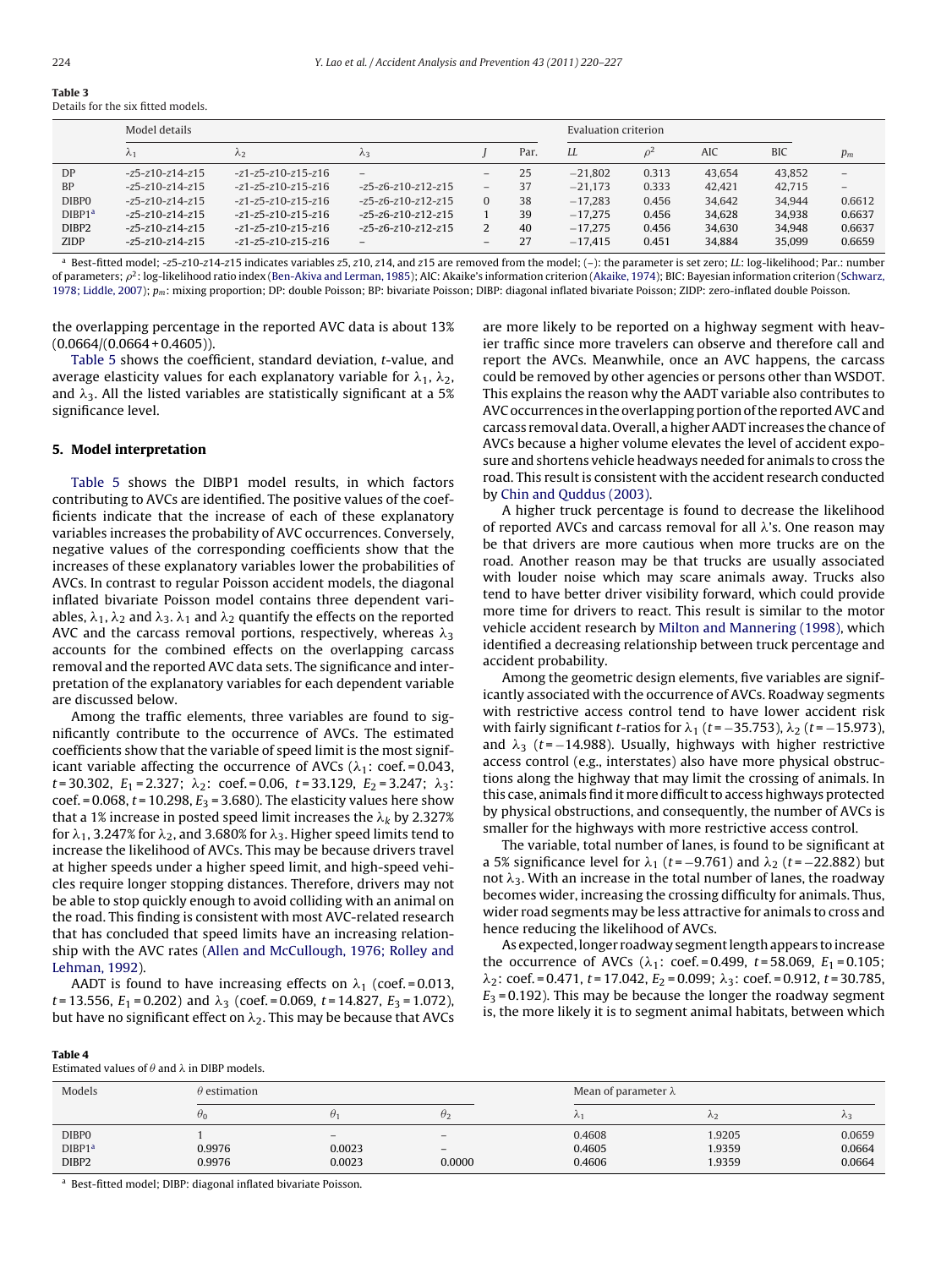**Table 5** The DIBP1 model for AVC.

<span id="page-5-0"></span>

| Explanatory variables                                                                                             |          |         |                                                                                                                                                                                                                                                                      |                                                                                                                                                                                                                                                                                                                                  | $\lambda_2$                                                                                                                                                                                                                                                         |         |                                                                                                                                                                                                     |                                                                                                                                                                                                                                                                                                                                   | $\mathcal{L}_3$                       |         |                                                                                                                      |                                                                                                                                                                                                                                                                                                                                               |
|-------------------------------------------------------------------------------------------------------------------|----------|---------|----------------------------------------------------------------------------------------------------------------------------------------------------------------------------------------------------------------------------------------------------------------------|----------------------------------------------------------------------------------------------------------------------------------------------------------------------------------------------------------------------------------------------------------------------------------------------------------------------------------|---------------------------------------------------------------------------------------------------------------------------------------------------------------------------------------------------------------------------------------------------------------------|---------|-----------------------------------------------------------------------------------------------------------------------------------------------------------------------------------------------------|-----------------------------------------------------------------------------------------------------------------------------------------------------------------------------------------------------------------------------------------------------------------------------------------------------------------------------------|---------------------------------------|---------|----------------------------------------------------------------------------------------------------------------------|-----------------------------------------------------------------------------------------------------------------------------------------------------------------------------------------------------------------------------------------------------------------------------------------------------------------------------------------------|
|                                                                                                                   | Coef     | St. err | $-V$ alue                                                                                                                                                                                                                                                            | $E_1$                                                                                                                                                                                                                                                                                                                            | Coef.                                                                                                                                                                                                                                                               | St. err | -Value                                                                                                                                                                                              | E <sub>2</sub>                                                                                                                                                                                                                                                                                                                    | Coef.                                 | St. err | -Value                                                                                                               | E3                                                                                                                                                                                                                                                                                                                                            |
| Constant                                                                                                          | $-2.904$ | 0.93    |                                                                                                                                                                                                                                                                      |                                                                                                                                                                                                                                                                                                                                  |                                                                                                                                                                                                                                                                     |         | $-31.369$                                                                                                                                                                                           |                                                                                                                                                                                                                                                                                                                                   |                                       |         |                                                                                                                      |                                                                                                                                                                                                                                                                                                                                               |
| Annual average daily traffic (in thousands)                                                                       | 0.013    |         | $55.55$<br>$55.75$<br>$35.75$<br>$35.88$<br>$55.75$<br>$55.75$<br>$55.75$<br>$55.75$<br>$55.75$<br>$55.75$<br>$55.75$<br>$55.75$<br>$55.75$<br>$55.75$<br>$55.75$<br>$55.75$<br>$55.75$<br>$55.75$<br>$55.75$<br>$55.75$<br>$55.75$<br>$55.75$<br>$55.75$<br>$55.75$ | $\begin{array}{r} 0.202 \\ 0.203 \\ -0.7130 \\ -0.634 \\ -0.634 \\ -0.634 \\ -0.634 \\ -0.634 \\ -0.634 \\ -0.634 \\ -0.634 \\ -0.634 \\ -0.634 \\ -0.634 \\ -0.634 \\ -0.634 \\ -0.634 \\ -0.634 \\ -0.634 \\ -0.634 \\ -0.634 \\ -0.634 \\ -0.634 \\ -0.634 \\ -0.634 \\ -0.634 \\ -0.634 \\ -0.634 \\ -0.634 \\ -0.634 \\ -0$ | $\begin{array}{cc}\n 31.64 & 0.00000 & 0.00000 & 0.00000 & 0.0000 & 0.0000 & 0.0000 & 0.0000 & 0.0000 & 0.0000 & 0.0000 & 0.0000 & 0.0000 & 0.0000 & 0.0000 & 0.0000 & 0.0000 & 0.0000 & 0.0000 & 0.0000 & 0.0000 & 0.0000 & 0.0000 & 0.0000 & 0.0000 & 0.0000 & 0$ |         |                                                                                                                                                                                                     |                                                                                                                                                                                                                                                                                                                                   | $26.763$<br>0.069<br>-2.036<br>-0.068 |         | $\begin{array}{r} -9.665 \\ 14.827 \\ -14.988 \\ -10.298 \\ -16.417 \\ -30.785 \\ -20.152 \\ -11.159 \\ \end{array}$ |                                                                                                                                                                                                                                                                                                                                               |
| Restrictive access control (yes: 1; no: 0)                                                                        | $-1.141$ |         |                                                                                                                                                                                                                                                                      |                                                                                                                                                                                                                                                                                                                                  |                                                                                                                                                                                                                                                                     |         |                                                                                                                                                                                                     |                                                                                                                                                                                                                                                                                                                                   |                                       |         |                                                                                                                      |                                                                                                                                                                                                                                                                                                                                               |
| Posted speed limit (mph)                                                                                          | 0.043    |         |                                                                                                                                                                                                                                                                      |                                                                                                                                                                                                                                                                                                                                  |                                                                                                                                                                                                                                                                     |         |                                                                                                                                                                                                     |                                                                                                                                                                                                                                                                                                                                   |                                       |         |                                                                                                                      |                                                                                                                                                                                                                                                                                                                                               |
| Truck percentage (%)                                                                                              | $-0.049$ |         |                                                                                                                                                                                                                                                                      |                                                                                                                                                                                                                                                                                                                                  |                                                                                                                                                                                                                                                                     |         | $15.973\n37.129\n38.82\n47.75\n58.83\n59.75\n50.75\n60.75\n79.75\n88.75\n11.79\n12.75\n13.75\n14.75\n15.79\n16.05\n17.75\n18.75\n19.75\n10.75\n11.75\n12.75\n13.75\n14.75\n15.75\n16.75\n17.75\n18$ | $\begin{array}{r} 1.680 \\ -1.680 \\ -1.180 \\ -1.180 \\ -1.180 \\ -1.180 \\ -1.099 \\ -1.099 \\ -1.099 \\ -1.000 \\ -1.000 \\ -1.000 \\ -1.000 \\ -1.000 \\ -1.000 \\ -1.000 \\ -1.000 \\ -1.000 \\ -1.000 \\ -1.000 \\ -1.000 \\ -1.000 \\ -1.000 \\ -1.000 \\ -1.000 \\ -1.000 \\ -1.000 \\ -1.000 \\ -1.000 \\ -1.000 \\ -1.$ |                                       |         |                                                                                                                      |                                                                                                                                                                                                                                                                                                                                               |
| Total number of lanes                                                                                             | $-0.198$ | 0.020   |                                                                                                                                                                                                                                                                      |                                                                                                                                                                                                                                                                                                                                  |                                                                                                                                                                                                                                                                     |         |                                                                                                                                                                                                     |                                                                                                                                                                                                                                                                                                                                   |                                       |         |                                                                                                                      |                                                                                                                                                                                                                                                                                                                                               |
| Roadway segment length (feet)                                                                                     | 0.499    | 0.009   |                                                                                                                                                                                                                                                                      |                                                                                                                                                                                                                                                                                                                                  |                                                                                                                                                                                                                                                                     |         |                                                                                                                                                                                                     |                                                                                                                                                                                                                                                                                                                                   |                                       |         |                                                                                                                      |                                                                                                                                                                                                                                                                                                                                               |
| Terrain type (rolling: 1; otherwise: 0)                                                                           | $-0.302$ | 0.029   |                                                                                                                                                                                                                                                                      |                                                                                                                                                                                                                                                                                                                                  |                                                                                                                                                                                                                                                                     |         |                                                                                                                                                                                                     |                                                                                                                                                                                                                                                                                                                                   |                                       |         |                                                                                                                      |                                                                                                                                                                                                                                                                                                                                               |
| errain type (mountainous: 1; otherwise: 0)                                                                        | $-0.958$ | 0.37    |                                                                                                                                                                                                                                                                      |                                                                                                                                                                                                                                                                                                                                  |                                                                                                                                                                                                                                                                     |         |                                                                                                                                                                                                     |                                                                                                                                                                                                                                                                                                                                   | $0.912$<br>-1.925<br>-2.027<br>0.092  |         |                                                                                                                      |                                                                                                                                                                                                                                                                                                                                               |
| eft shoulder width (feet)                                                                                         | 0.036    |         |                                                                                                                                                                                                                                                                      |                                                                                                                                                                                                                                                                                                                                  |                                                                                                                                                                                                                                                                     |         |                                                                                                                                                                                                     |                                                                                                                                                                                                                                                                                                                                   |                                       |         |                                                                                                                      |                                                                                                                                                                                                                                                                                                                                               |
| Right shoulder width (feet)                                                                                       | 0.034    | 0.003   |                                                                                                                                                                                                                                                                      |                                                                                                                                                                                                                                                                                                                                  |                                                                                                                                                                                                                                                                     |         |                                                                                                                                                                                                     |                                                                                                                                                                                                                                                                                                                                   |                                       |         |                                                                                                                      |                                                                                                                                                                                                                                                                                                                                               |
| Rural or Urban (urban: 0; rural: 1)                                                                               | 0.560    | 0.046   |                                                                                                                                                                                                                                                                      |                                                                                                                                                                                                                                                                                                                                  |                                                                                                                                                                                                                                                                     |         |                                                                                                                                                                                                     |                                                                                                                                                                                                                                                                                                                                   |                                       |         |                                                                                                                      |                                                                                                                                                                                                                                                                                                                                               |
| White-tailed deer habitat (yes: 1; no: 0)                                                                         |          |         |                                                                                                                                                                                                                                                                      |                                                                                                                                                                                                                                                                                                                                  |                                                                                                                                                                                                                                                                     |         |                                                                                                                                                                                                     |                                                                                                                                                                                                                                                                                                                                   | 19.984<br>1.607<br>1.417              |         | $\frac{86.172}{0.586}$                                                                                               | $\begin{array}{cc} 1.072 \\ 4.660 \\ -4.680 \\ -1.890 \\ -1.91 \\ -1.91 \\ -1.91 \\ -1.91 \\ -1.91 \\ -1.91 \\ -1.91 \\ -1.91 \\ -1.91 \\ -1.91 \\ -1.91 \\ -1.91 \\ -1.91 \\ -1.91 \\ -1.91 \\ -1.91 \\ -1.91 \\ -1.91 \\ -1.91 \\ -1.91 \\ -1.91 \\ -1.91 \\ -1.91 \\ -1.91 \\ -1.91 \\ -1.91 \\ -1.91 \\ -1.91 \\ -1.91 \\ -1.91 \\ -1.91$ |
| Elk habitat (yes: 1; no: 0)                                                                                       | 0.203    | 0.018   | 11.162                                                                                                                                                                                                                                                               | 0.184                                                                                                                                                                                                                                                                                                                            |                                                                                                                                                                                                                                                                     |         |                                                                                                                                                                                                     |                                                                                                                                                                                                                                                                                                                                   |                                       |         |                                                                                                                      |                                                                                                                                                                                                                                                                                                                                               |
| $E_1$ average elasticity value for $\lambda_1$ ; $E_2$ average elasticity value for $\lambda_2$ ; $E_3$ average e |          |         | asticity value for $\lambda_3$                                                                                                                                                                                                                                       |                                                                                                                                                                                                                                                                                                                                  |                                                                                                                                                                                                                                                                     |         |                                                                                                                                                                                                     |                                                                                                                                                                                                                                                                                                                                   |                                       |         |                                                                                                                      |                                                                                                                                                                                                                                                                                                                                               |

animals will move. Similarly, more vehicle-miles are traveled on longer segments for the same traffic, number of lanes, etc. For the same per vehicle-mile traveled or per segment mile of length risk of collision a longer segment increases the total AVCs.

Both left and right shoulders are found to have an increasing effect on  $\lambda_1$  (t=9.718 for the left, t=12.466 for the right) and  $\lambda_2$ ( $t$  = 8.836 for the left,  $t$  = 11.340 for the right). Generally, drivers may have a broader view on roadways with shoulders. However, the results indicate that shoulders do not give drivers enough time to react to the appearance of animals because drivers tend to drive faster on segments with shoulders.

In terms of area types, three variables have significant impacts on the occurrences of AVCs: rolling area, mountainous area, and rural areas. In comparison with level terrain, rolling areas are associated with low numbers of reported AVCs ( $\lambda_1$ : coef. = -0.302,  $t = -10.543$ ,  $E_1 = -0.353$ ) and AVCs in the overlapping portion of the reported AVC and carcass removal data sets ( $\lambda_3$ : coef. = -1.925,  $t = -20.152$ ,  $E_3 = -5.855$ ). However, rolling areas are found to be associated with a higher number of carcasses ( $\lambda_2$ : coef.=0.105,  $t$  = 2.417,  $E_2$  = 0.100) than level terrain areas. The contradiction in the estimated coefficient values may imply that AVCs occurred in rolling areas are under reported compared with those occurred in level terrain areas.

In comparison with level terrain, mountainous areas tend to have a low likelihood of AVCs  $(\lambda_1: \text{coef.} = -0.958, t = -25.646,$  $E_1 = -1.606; \quad \lambda_2$ : coef. = -0.182, t = -2.755,  $E_2$  = -0.200;  $\lambda_3$ :  $\text{coef.} = -2.027$   $t = -11.159$ ). This may be because in mountainous areas, people drive more carefully, and vehicles are also slower. Another possible reason is that carcasses may not be easily found or require removal when they come to rest in areas off of roadways. Similarly, roadways in mountainous terrain tend to be in valleys and tunnels which may limit the coverage of cell phone for reporting. Some might argue that animals should be also active in the mountainous areas, resulting in more AVCs. However, the valleys and tunnels may also impede animals' movements because these geometric characteristics may physically separate different habitats. Therefore, animal crossing activities could be reduced.

Compared to highways in urban areas, those in rural areas are found to have more reported AVC and carcass removal records in both data sets ( $\lambda_1$ : coef.=0.560, t=12.114,  $E_1$ =0.424;  $\lambda_2$ : coef. = 0.780,  $t = 15.790$ ,  $E_2 = 0.591$ ;  $\lambda_3$ : coef. = 19.984,  $t = 86.172$ ,  $E_3$  = 15.140). This is under our expectation because animals are more active and populated in rural areas. However, looking at the overlapping portion of two data sets, this "rural effect" is more obvious ( $\lambda_3$ : coef. = 19.984, t = 86.172,  $E_3$  = 15.140). This result highlights rural AVCs as a potential focus for future AVC research.

In terms of high density animal distribution areas, white-tailed deer habitat is associated with a higher  $\lambda_1$  (t = 11.005), as expected. Elk habitat is also found to have an increasing impact on  $\lambda_1$ ( $t$ =11.162) and  $\lambda_3$  ( $t$ =18.102). It makes sense that the areas with higher density animal distribution tend to have a higher AVC rate. However, mule deer habitat is not found to significantly affect the likelihood of AVCs. One main reason may be that the mule deer population distribution in Washington State is relatively uniformly and widely distributed and covers a large portion of the study routes.

In summary, speed limit, restrictive access control, and roadway segment length are the most significant explanatory variables affecting all  $\lambda$ 's (the absolute values of their *t*-ratios are over 10). According to the average elasticity values, rural area, restrictive access control, and terrain type (rolling or mountainous) have the most significant marginal effects on  $\lambda_3$  (the absolute values of their average elasticity values are all over 5%). It should be noted that the posted speed limit is the only variable with the absolute values of all the average elasticity values being over 2% for all  $\lambda$ 's. Hence, reducing the posted speed limit could result in a reduction of AVCs effectively.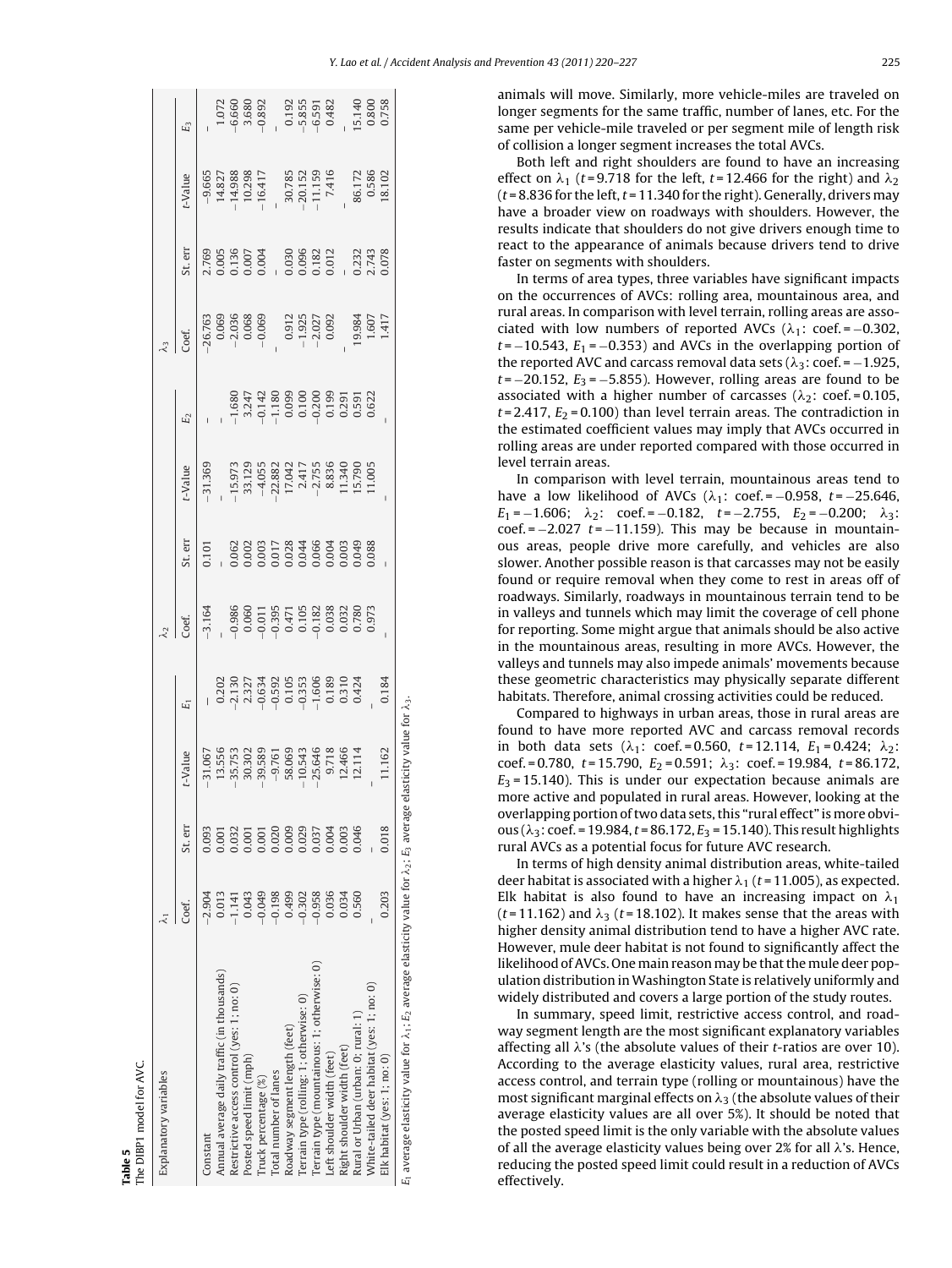<span id="page-6-0"></span>Based on the analysis above, the authors suggest that in areas where the highway segments the habitats of non-domestic animals, especially deer, transportation agencies should further examine speed limit and access control options to develop suitable countermeasures. Constructing fences and crossing infrastructure (e.g., tunnels and over bridges) along and within the hot spots could be helpful for connecting segmented animal habitats and preventing animals from interacting with vehicles in the areas with frequent AVCs (Donaldson, 2007).

#### **6. Conclusion**

Animal-vehicle collision (AVC) is an important roadway-safety concern in many areas around the world. In order to investigate the contributing factors of AVCs, reported AVC and carcass removal data sets are commonly used in previous studies but these two significantly different data sets are usually analyzed separately. Although the two data sets complement each other, they have not been analyzed jointly. This paper applies a diagonal inflated bivariate Poisson (DIBP) regression model to fit these data sets concurrently. As an inflated version of the bivariate Poisson regression model, the diagonal inflated bivariate Poisson model outperformed other models because among the models (double Poisson, bivariate Poisson, diagonal inflated bivariate Poisson, and zero-inflated double Poisson) studied in this paper, the diagonal inflated bivariate Poisson models are the best-fitted models with the lowest AIC and BIC values. Functionally, the diagonal inflated bivariate Poisson model not only can handle under- or over-dispersed count data but also can model paired data sets with correlation.

The contributing factors of AVCs are identified by the DIBP1 model. Three dependent variables ( $\lambda_1$ ,  $\lambda_2$  and  $\lambda_3$ ) are each linked with a group of explanatory variables including traffic elements, geometric design factors, and geographic characteristics associated with AVCs. Two traffic elements, speed limit and AADT, and two geometric design factors, shoulder width and roadway segment length, are found to have an increasing effect on the likelihood of AVCs. In terms of the variables of geographic characteristics, rural area segments tend to have higher numbers of reported AVCs and carcass removals. The areas with dense animal distributions, such as white-tailed deer and elk habitats, are also found to increase the occurrence probability of AVC.

In this study, the diagonal inflated bivariate Poisson model has been found effective in modeling AVCs. The methodology developed in this study may be applied to model other types of accident with two datasets of similar characteristics. Since the datasets used in this study happen to be over-dispersed, diagonal inflated bivariate Poisson's capability for handling under-dispersed data may be demonstrated in future studies. Moreover, comparisons between the diagonal inflated bivariate Poisson model and other multivariate models, such as bivariate negative binomial and bivariate Poisson-lognormal models, will be desired extensions of this study.

Although the diagonal inflated bivariate Poisson model is effective in predicting and assessing contributing factors of AVCs using concurrently the reported AVC and carcass removal data sets collected from the ten study routes in Washington State, more data are needed to further investigate the approach and accident causation. Transferability testing is also needed when applying this model to different animal types or locations. Moreover, it will be more desirable to investigate the potential contribution of time factors (e.g., day vs. night) in the future research since AVCs associated with a specific animal type may be more frequent in certain periods of a day.

#### **Acknowledgements**

The authors would like to acknowledge Washington State Department of Transportation and Transportation Northwest, University Center for Federal Region 10, for their funding support on this research. The authors also would like to express their appreciation to the WSDOT staff, particularly Mr. Kelly McAllister and Ms. Rhonda Brooks, for their valuable advice and help to collect carcass removal data. Appreciation also goes to the staff of Highway Safety Information System (HSIS) for providing the reported AVC data. The authors also would like to give thanks to Dimitris Karlis from Athens University of Economics and Business for their suggestions on testing the parameters in the models.

#### **References**

- Aguero-Valverde, J., Jovanis, P.P., 2008. Analysis of road crash frequency with spatial models. Transp. Res. Rec. 2061, 55–63.
- Akaike, H., 1974. A new look at the statistical model identification. IEEE Trans. Automat. Contr. 19 (6), 716–723.
- Allen, R.E., McCullough, D.R., 1976. Deer-car accidents in Southern Michigan. J.Wildl. Manage. 40, 317–325.
- Ben-Akiva, M.E., Lerman, S.R., 1985. Discrete choice analysis: theory and application to travel demand. MIT Press Series in Transportation Studies, vol. 9. MIT Press, Cambridge, Mass, pp. 167–168.
- Borman, S., 2009. The Expectation Maximization Algorithm A Short Tutorial, [http://www.seanborman.com/publications/EM](http://www.seanborman.com/publications/EM_algorithm.pdf) algorithm.pdf.
- Chin, H.C., Quddus, M.A., 2003. Applying the random effect negative binomial model to examine traffic accident occurrence at signalized intersections. Accid. Anal. Prev. 35, 253–259.
- Daniels, S., Brijs, T., Nuyts, E., Wets, G., 2010. Explaining variation in safety performance of roundabouts. Accid. Anal. Prev. 42 (2), 292-402.
- Dempster, A., Laird, N., Rubin, D., 1977. Maximum likelihood from incomplete data via the EM algorithm. J. R. Stat. Soc. Ser. B: Stat. Methodol. 39, 1–38.
- Donaldson, B.M., 2007. Use of highway underpasses by large mammals and other wildlife in Virginia: factors influencing their effectiveness. Transp. Res. Rec. 2011, 157–164.
- Donnell, E.T., Mason, J.M., 2006. Predicting the frequency of median barrier crashes on Pennsylvania interstate highways. Accid. Anal. Prev. 38 (3), 590–599.
- El-Basyouny, K., Sayed, T., 2006. Comparison of two negative binomial regression techniques in developing accident prediction models. Transp. Res. Rec. 1950, 9–16.
- Garber, N.J., Wu, L., 2001. Stochastic Models Relating Crash Probabilities with Geometric and Corresponding Traffic Characteristics Data (UVACTS-5-15-74). Center for Transportation Studies, University of Virginia, Charlottesville, VA.

HSIS, 2009. <http://www.hsisinfo.org/> (accessed 15.06.09).

[http://www.r-project.org/,](http://www.r-project.org/) 2009 (accessed 05.09.09).

- Huijser, M.P., Bergers, P.J.M., 2000. The effect of roads and traffic on Hedgehog (Erinaceus europaeus) populations. Biol. Conserv. 95, 111–116.
- Huijser, M.P., Fuller J., Wagner, M.E., Hardy, A., Clevenger, A.P., 2007. Animal-vehicle Collision Data Collection: A Synthesis of Highway Practice. National Cooperative Highway Research Board Program: Synthesis 370. Transportation Research Board, Washington, DC.
- Hubbard, M.W.B.J., Danielson, Schmitz, R.A., 2000. Factors influencing the location of deer-vehicle accidents in Iowa. J. Wildl. Manage. 64, 707–712.
- Jovanis, P.P., Chang, H., 1986. Modeling the relationship of accidents to miles traveled. Transp. Res. Rec. 1068, 42–51.

Kadane, J.B., Shmueli, G., Minka, T.P., Borle, S., Boatwright, P., 2006. Conjugate analysis of the Conway–Maxwell–Poisson distribution. Bayesian Anal. 1, 363–374.

- Karim, E., Tarek, S., 2009. Collision prediction models using multivariate Poissonlognormal regression. Accid. Anal. Prev. 41 (4), 820–828.
- Karlis, D., 2003. An EM algorithm for multivariate Poisson distribution and related models. J. Appl. Stat. 30 (1), 63–77.
- Karlis, D., Ntzoufras, I., 2005. Bivariate Poisson and diagonal inflated Poisson regression models in R. J. Stat. Softw. 14 (10).
- Kim, J., Wang, Y., Ulfarsson, G., 2007. Modeling the probability of freeway rear-end crash occurrence. ASCE J. Transp. Eng. 133 (1), 11–19.
- Knapp, K.K., Lyon, C., Witte, A., Kienert, C., 2007. Crash or carcass data: a critical definition and evaluation choice. Transp. Res. Rec. 2019, 189–196.
- Knapp, K.K., Yi, X., 2004. Deer-Vehicle Crash Patterns and Proposed Warning Sign Installation Guidelines. In: Proceedings of the TRB 2004 Annual Meeting, TRB 04-000571.
- Kumara, S.S.P., Chin, H.C., 2003. Modeling accident occurrence at signalized tee intersections with special emphasis on excess zeros. Traffic Inj. Prev. 3 (4), 53–57.
- Lao, Y., Wu, Y., Wang, Y., McAllister, K., 2010. Fuzzy logic-based mapping algorithm for improving animal-vehicle collision data. Transportation Research Record, Submitted.
- Lee, J., Mannering, F., 2002. Impact of roadside features on the frequency and severity of run-off-roadway accidents: an empirical analysis. Accid. Anal. Prev. 34 (2), 149–161.